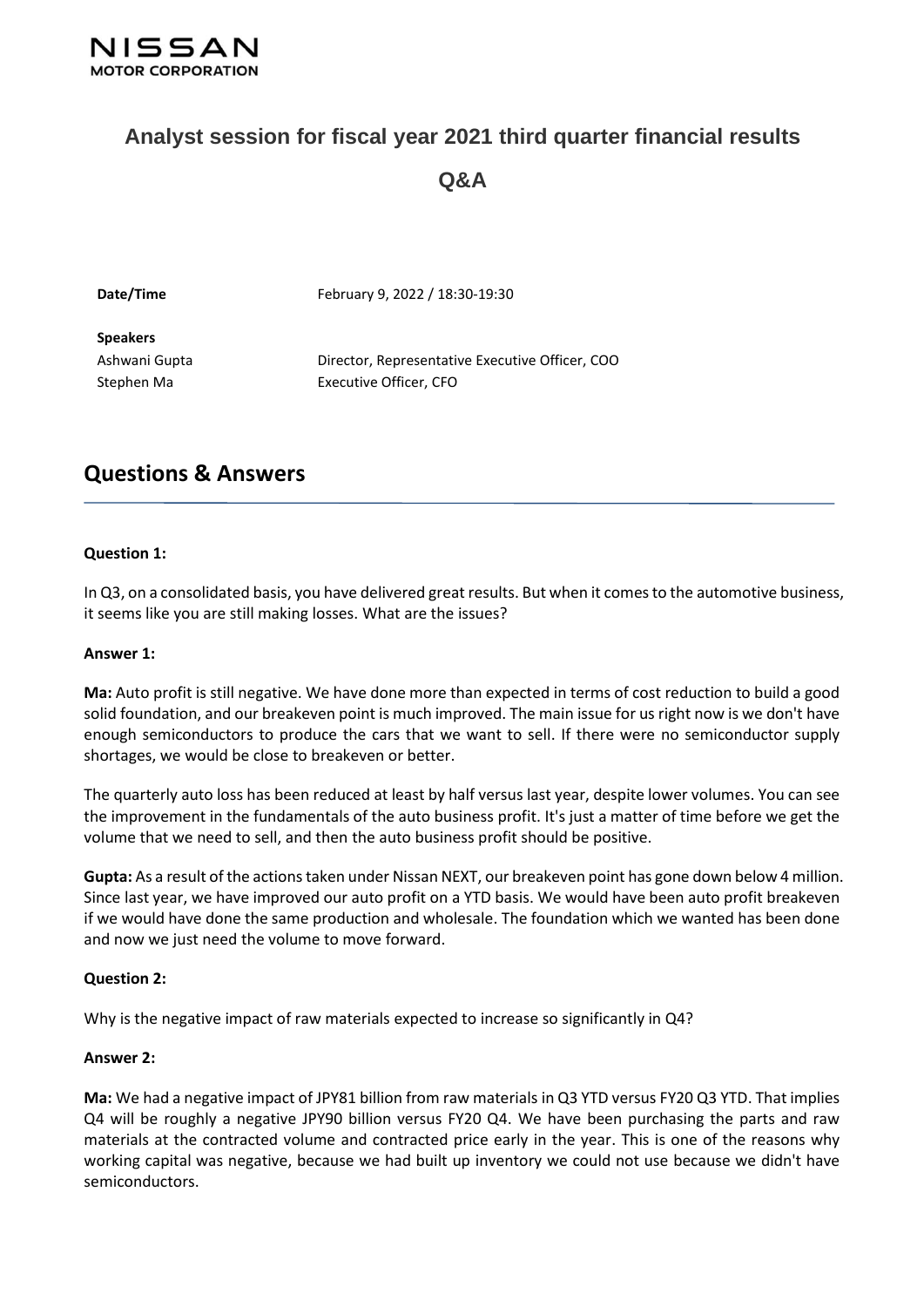# NISSAN **MOTOR CORPORATION**

On the other side, because they were bought at lower prices early in the year, we were able to avoid some of the price increases. We were able to consume more of the lower-priced inventory. Now, some of the pricing impact is hitting and coming through in terms of our cost of goods sold. It may not be as bad in Q4. But the point is that the raw material price hike will definitely come in 2022, as it's impacting all the OEMs.

# **Question 3:**

How do you see logistics costs with the increase in the vessel rates?

# **Answer 3:**

**Gupta:** This year, it is not impacting because we have annual contracts. For next year, we will definitely see that because the rates are going high. We see the headwinds on raw materials, energy and logistics. On the other side, we see the tailwinds when it comes to net revenue per unit and volumes. We have to wait until we have full visibility on FY2022.

# **Question 4:**

Where are you today in terms of visibility of semiconductors and production? The retail volume remains unchanged for the full year projection.

# **Answer 4:**

**Gupta:** We are working closely with our suppliers to make precise forecasts. While the dependence of semiconductor suppliers in the automotive sector is small, nobody can predict what will be the semiconductor usage for the nonautomotive industry. While the situation is getting better, I think that the demand and supply gap will still remain in 2022. This also means we will have the opportunity to still keep lean inventories with the increase in net revenue with reduced incentives. We will have to run 2022 in the same way which we are running 2021.

We originally announced 4.4 million units accounting for the semiconductor situation but we are now forecasting 3.8 million units of retail. This means we lost 600,000 units. But maybe because of our strong customer acceptance of our products, we could have done more than 4.4 million units, so we are not able to count the lost opportunity.

# **Question 5:**

While you are making a steady progress in delivering better results towards the 5% operating margin target for Nissan NEXT, headwinds must be more challenging compared to two years ago. Do you think you need additional actions?

# **Answer 5:**

**Gupta:** We are done with our fixed cost rationalization, and we don't want to do more because we don't want to impact our future growth potential. Moving forward, volume is the only answer to justify the existing capacity, which we have, and the investment, which we have done in the product and technology.

# **Question 6:**

Please comment on the media report on the suspension of the engine development.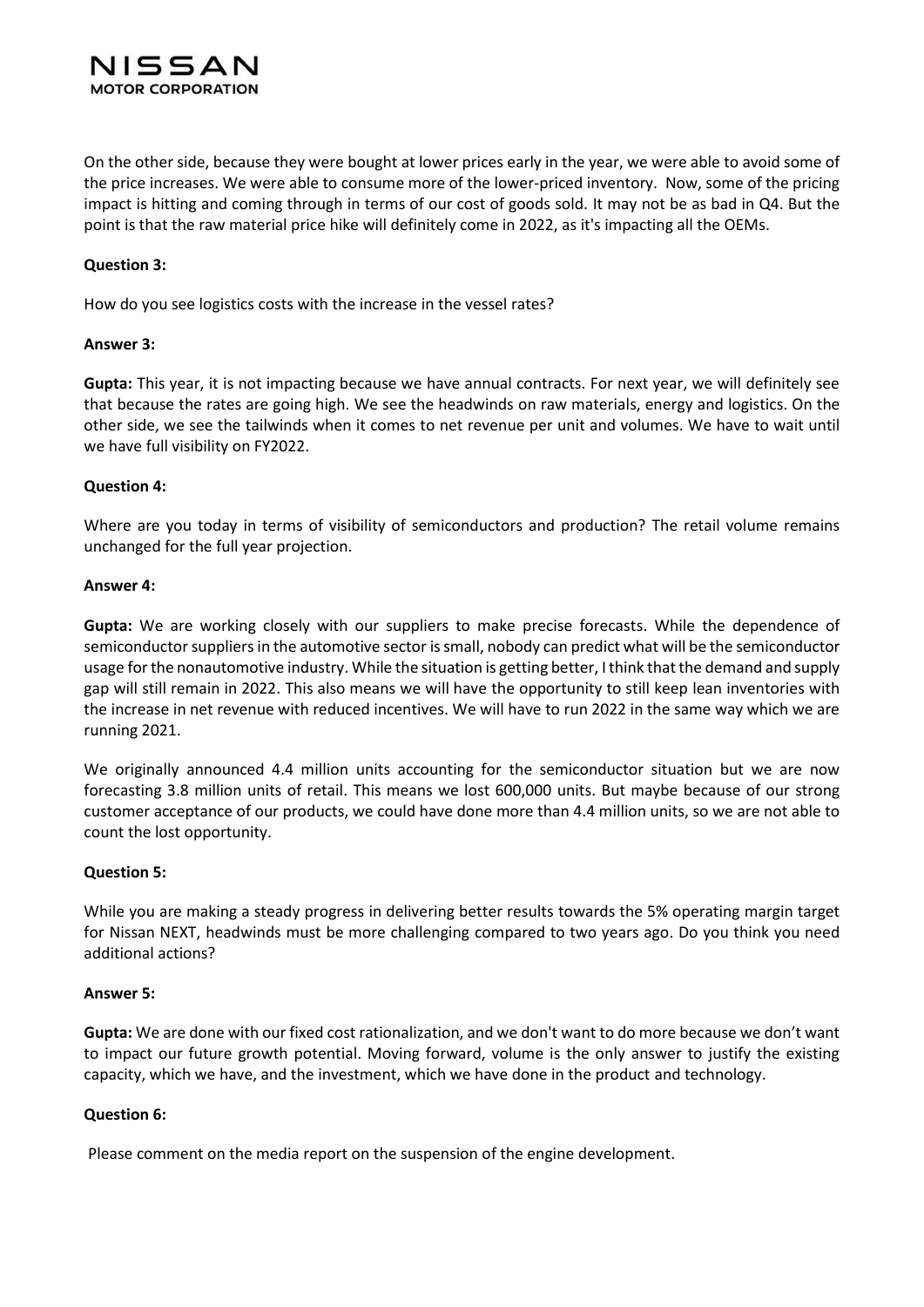

# **Answer 6:**

**Gupta:** In Europe, at the time of Euro 7, we will stop all the new, stand-alone gasoline engines. We believe that the total cost of ownership of electrified cars will be more competitive than the ICE car because of the technology and precious metals required for the ICE car to meet CO2 regulations.

On the other side, there are markets where the total cost of ownership for ICE is better, where the customer aspiration is still for ICE engines. We will continue to do that. We announced in Ambition 2030, we are going to invest JPY2 trillion in the next five years in electrification, which is not an add-on. It includes the shift of resources from ICE to electrification.

# **Question 7:**

For minicar or kei, what is the cause and impact of the quality issue? Please also tell us your expectation for the kei EV.

**Ma:** We lost some sales for Roox, but we are restarting the sale fairly soon. In total, for the Japan market volume, we just reallocated the chips to other vehicles.

**Gupta:** Regarding our strategy for the kei EV, we are going to pioneer this market. And thanks to the government of Japan'ssubsidies on electric vehicles, our total cost of ownership from the customer viewpoint of the kei EV will be very close to be on par with the ICE. Moving forward, seeing how the kei EV is performing, we will have to redefine our kei strategy in Japan if the market is naturally shifting towards the kei EV.

# **Question 8:**

Please explain the underlying volume assumptions for Q4 net revenue forecast.

#### **Answer 8:**

**Ma:** It's a minor update and it's only a 1% adjustment to our previous forecast. There is a model mix or country mix impact resulting from semiconductor allocation.

The retail volume is slightly lower or almost flat versus Q3. The wholesale number and delivery were slightly adjusted. In the previous outlook, we had assumed a little bit faster recovery than we are actually seeing in terms of supply of semiconductors. Now we only have two months left to year-end, we're updating the assumptions.

#### **Question 9:**

What is the calendar year 2022 plan for sales volume or profit projection in China? And what's the plan for introduction of electrified vehicles in China?

#### **Answer 9:**

**Gupta:** In China, we are focusing on two pillars in terms of the electrification strategy, the e-POWER and BEV.

On the e-POWER, in future, we believe that we will introduce e-POWER for each of the core models starting from Sylphy. On the BEV, we will introduce the Ariya, and then we will see the shift towards the BEV. The only trigger which we are waiting today for the shift to BEV in China is the China 7. As we move forward, the regulations will become clearer. We will then decide our next step of the electrification strategy.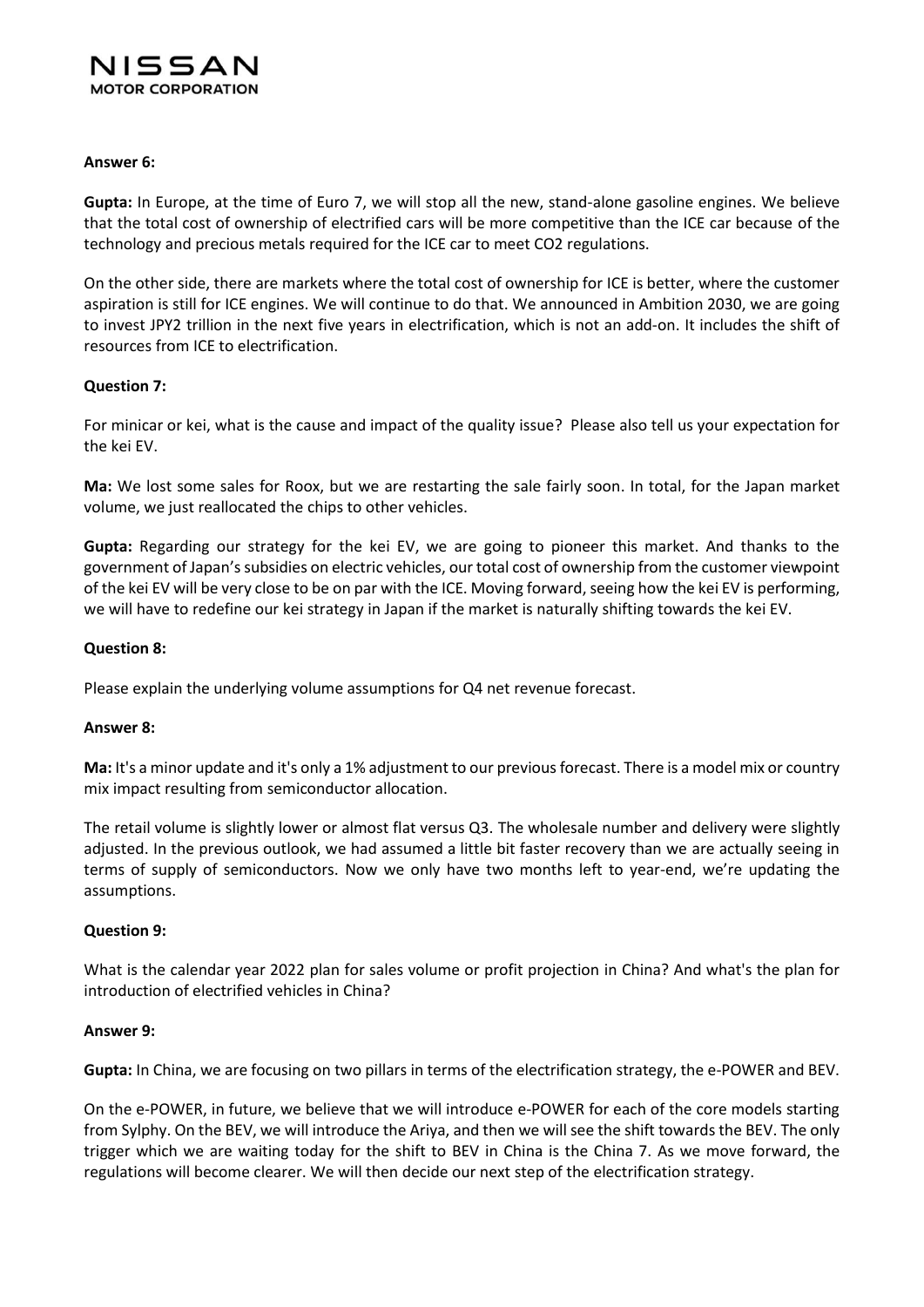

**Ma:** For the BEV, under the Nissan brand, the new introduction is Ariya. We have other EVsincluding Venucia, which is our local brand in the market. We will come back at a later time and show you our China ambitions.

**Gupta:** For the calendar year 2022, we have to see how many semiconductors we can get but our plan is 1.6 million units.

# **Question 10:**

Was there a one-off positive or negative factor behind the Q3 profit of JPY50 billion?

#### **Answer 10:**

**Ma:** On the Q3 profit, there are some one-time factors, but not to the same extent that we had in the first half because it's leveled out now. We had some remarketing good news and sales finance credit loss provision releases, which was roughly a positive JPY20 billion in the JPY52 million.

We had some cost increases at product enrichment or other costs that net off to be almost zero. We booked some quality provision under the normal course of business.

# **Question 11:**

Based on your Q3 results for automotive free cash flow, what are your prospects with regards to resumption of the dividend?

#### **Answer 11:**

**Gupta:** Q3 free cash flow was breakeven. Q4 free cash flow should be positive, which means the second half of 2021 should be positive. In order to consider resumption of dividend, we have said that operating profit and net income should be positive, automotive free cash flow should also be positive and we should have a healthy level of net cash, and all the numbers are moving in the right direction. Having said that, we want to wait until we will announce the annual financial results of FY2021 with the forecast of FY2022, when we will be deciding about the dividend.

# **Question 12:**

The production of products with high unit price, such as the Pathfinder, Patrol and QX60, have decreased in November and December, and I am concerned about deterioration in product mix. Is the situation improving?

#### **Answer 12:**

**Gupta:** For the Pathfinder, Patrol, and the QX60, they use big navigation screens and the semiconductor was short for this specific big screen. The situation is getting better in Q4 but supply is still limited based on the demand we have for these vehicles.

#### **Question 13:**

In Q4, R&D expenses, Capex and depreciation costs are expected to increase significantly. Are you sure that these costs will increase so much in Q4?